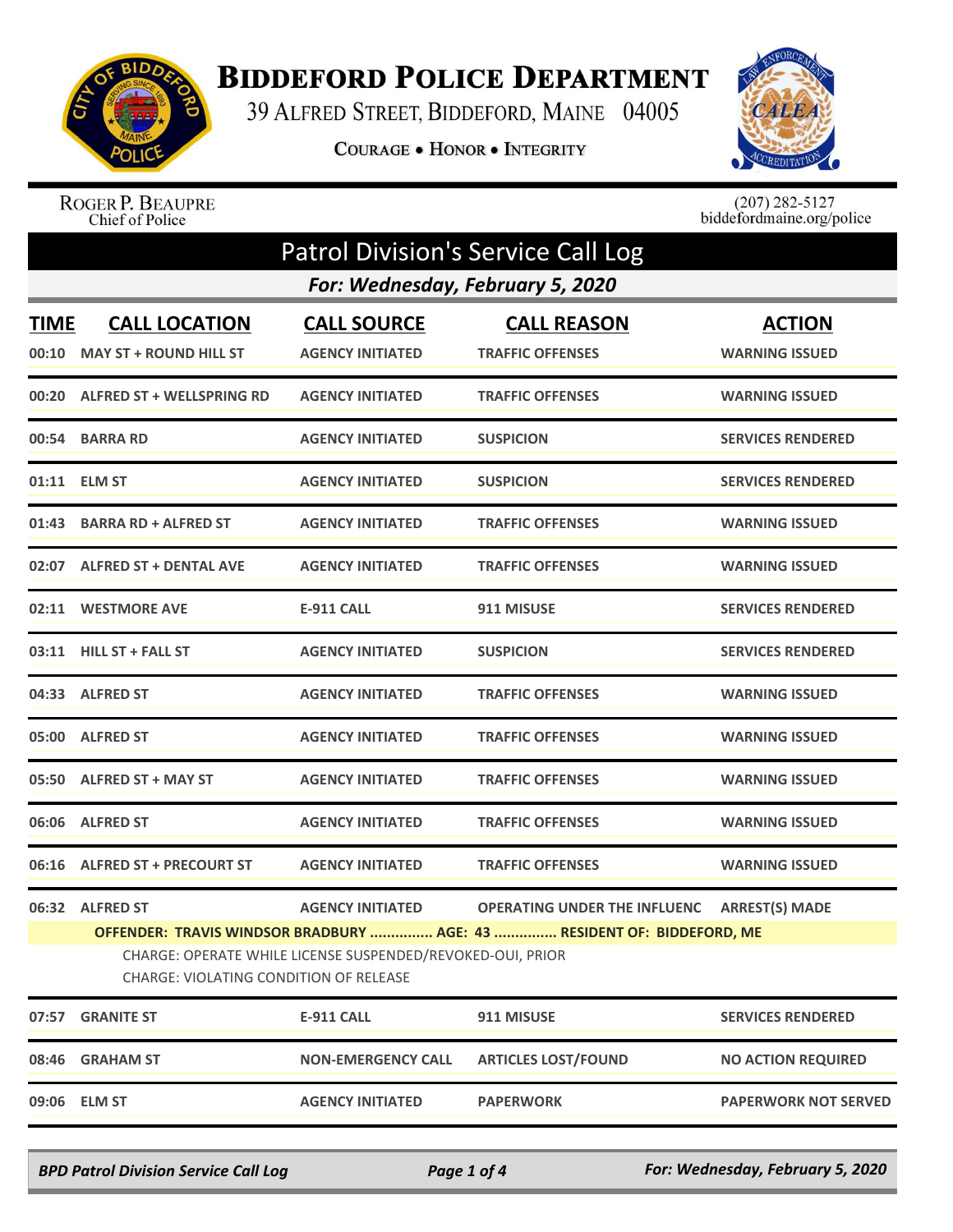| <b>TIME</b> | <b>CALL LOCATIC</b> |  |
|-------------|---------------------|--|
|             |                     |  |

**TIME CALL LOCATION CALL SOURCE CALL REASON ACTION**

**09:08 GRANITE ST E-911 CALL DOMESTIC COMPLAINTS ARREST(S) MADE**

**OFFENDER: ADAM P JALBERT ............... AGE: 29 ............... RESIDENT OF: EAST WATERBORO, ME** CHARGE: DOMESTIC VIOLENCE ASSAULT CHARGE: PROBATION HOLD

| 09:22 ALFRED ST                        | <b>WALK-IN AT STATION</b> | <b>COURT ORDERED CHECK IN</b>                                       | <b>SERVICES RENDERED</b> |
|----------------------------------------|---------------------------|---------------------------------------------------------------------|--------------------------|
| 10:09 CLEAVES ST                       | <b>WALK-IN AT STATION</b> | <b>HARASSMENT</b>                                                   | <b>REPORT TAKEN</b>      |
| 10:44 HILL ST                          | <b>E-911 CALL</b>         | 911 MISUSE                                                          | <b>SERVICES RENDERED</b> |
| 10:47 ADAMS ST                         | <b>E-911 CALL</b>         | <b>CHECK WELFARE</b>                                                | <b>REPORT TAKEN</b>      |
| 11:18 BRIARWOOD DR                     | <b>WALK-IN AT STATION</b> | <b>SUSPICION</b>                                                    | <b>REPORT TAKEN</b>      |
| <b>11:23 PIKE ST</b>                   | <b>NON-EMERGENCY CALL</b> | <b>TRESPASSING</b>                                                  | <b>SERVICES RENDERED</b> |
| $11:46$ ALFRED ST + ELM ST             | <b>NON-EMERGENCY CALL</b> | <b>DEBRIS</b>                                                       | <b>SERVICES RENDERED</b> |
| 12:42 MT VERNON ST + SUMMER ST         | <b>NON-EMERGENCY CALL</b> | <b>ANIMAL COMPLAINT</b>                                             | <b>SERVICES RENDERED</b> |
| 12:48 BIRCH ST                         | <b>NON-EMERGENCY CALL</b> | <b>ANIMAL COMPLAINT</b>                                             | <b>NEGATIVE CONTACT</b>  |
| 12:51 RIVER RD                         | <b>NON-EMERGENCY CALL</b> | <b>ALL OTHER</b>                                                    | <b>SERVICES RENDERED</b> |
| 13:02 MAIN ST                          | <b>NON-EMERGENCY CALL</b> | <b>CHECK WELFARE</b>                                                | <b>CITATION ISSUED</b>   |
|                                        |                           | OFFENDER: CHERYL ANN THIBODEAU  AGE: 47  RESIDENT OF: BIDDEFORD, ME |                          |
| CHARGE: VIOLATING CONDITION OF RELEASE |                           |                                                                     |                          |
| 13:24 TIGER WAY                        | <b>AGENCY INITIATED</b>   | <b>DRUG</b>                                                         | <b>REPORT TAKEN</b>      |
| 13:36 ALFRED ST                        | <b>WALK-IN AT STATION</b> | <b>CAR SEAT DETAIL</b>                                              | <b>SERVICES RENDERED</b> |
| 13:39 MT VERNON ST + SUMMER ST         | <b>NON-EMERGENCY CALL</b> | <b>ANIMAL COMPLAINT</b>                                             | <b>SERVICES RENDERED</b> |
| 13:54 ALFRED ST                        | <b>WALK-IN AT STATION</b> | <b>COURT ORDERED CHECK IN</b>                                       | <b>SERVICES RENDERED</b> |
| 14:05 SHOPS WAY                        | <b>NON-EMERGENCY CALL</b> | <b>ARTICLES LOST/FOUND</b>                                          | <b>SERVICES RENDERED</b> |
| 14:25 BRADBURY ST                      | <b>NON-EMERGENCY CALL</b> | <b>SUSPICION</b>                                                    | <b>NEGATIVE CONTACT</b>  |
| 14:34 PARKVIEW CT                      | E-911 CALL                | 911 MISUSE                                                          | <b>NEGATIVE CONTACT</b>  |
| 14:56 WASHINGTON ST                    | <b>AGENCY INITIATED</b>   | <b>TRAFFIC OFFENSES</b>                                             | <b>WARNING ISSUED</b>    |
| 15:02 CENTER ST                        | <b>WALK-IN AT STATION</b> | <b>JUVENILE OFFENSES</b>                                            | <b>SERVICES RENDERED</b> |
| <b>15:05 BRADBURY ST</b>               | E-911 CALL                | ATTEMPTED/THREATENED SUICIDE TRANSPORT TO HOSPITAL                  |                          |
|                                        |                           |                                                                     |                          |

*BPD Patrol Division Service Call Log Page 2 of 4 For: Wednesday, February 5, 2020*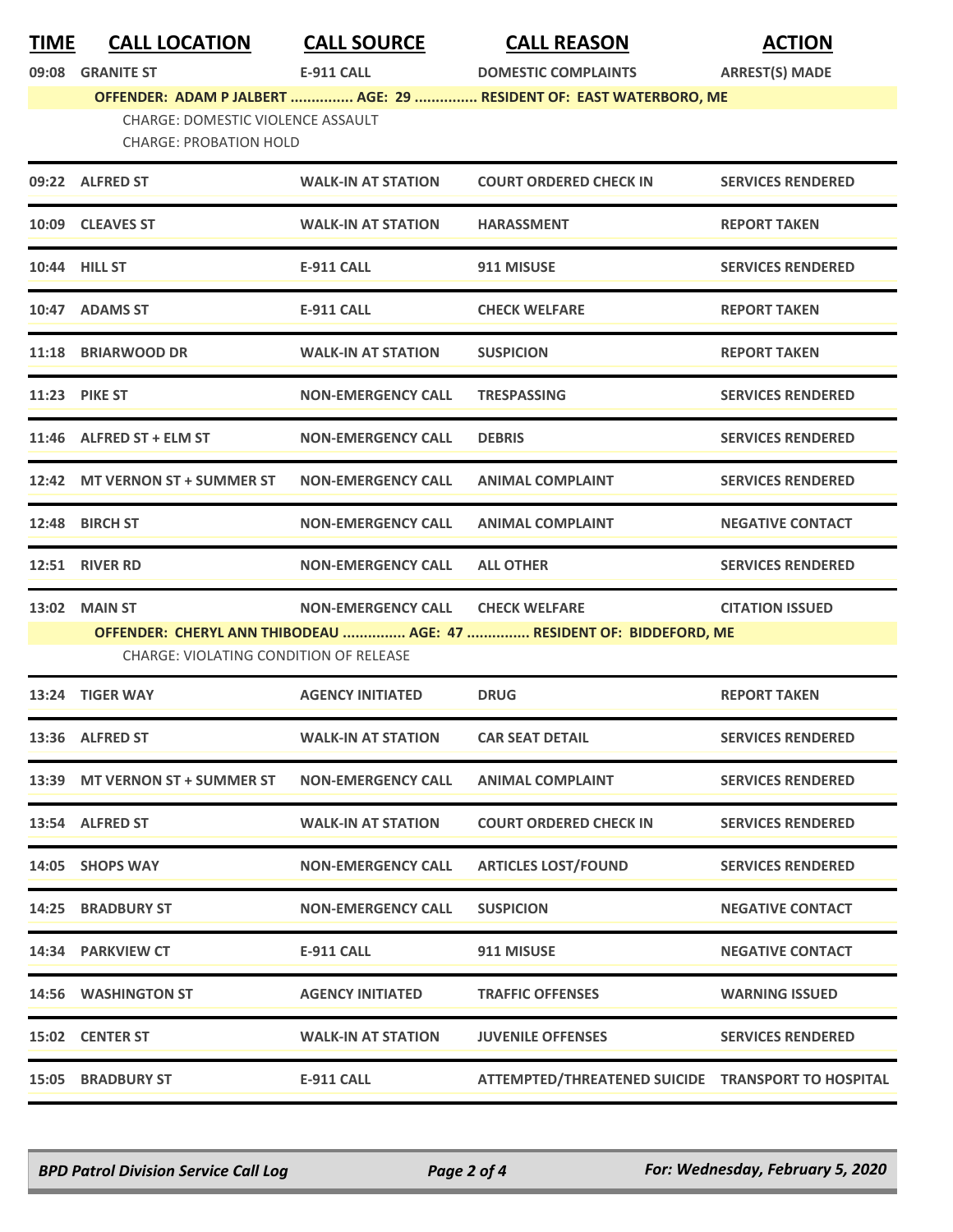| <b>TIME</b> | <b>CALL LOCATION</b>                               | <b>CALL SOURCE</b>        | <b>CALL REASON</b>                                              | <b>ACTION</b>             |
|-------------|----------------------------------------------------|---------------------------|-----------------------------------------------------------------|---------------------------|
|             | 15:27 SOUTH ST                                     | <b>WALK-IN AT STATION</b> | <b>PAPERWORK</b>                                                | <b>SERVICES RENDERED</b>  |
|             | <b>16:00 LINCOLN ST</b>                            | <b>AGENCY INITIATED</b>   | <b>PARKING DISCUSSION</b>                                       | <b>SERVICES RENDERED</b>  |
|             | <b>16:56 PIKE ST</b>                               | <b>E-911 CALL</b>         | <b>FIGHTS</b>                                                   | <b>CITATION ISSUED</b>    |
|             | <b>CHARGE: ASSAULT</b>                             |                           | OFFENDER: MEAGAN T ROBERTS  AGE: 22  RESIDENT OF: BIDDEFORD, ME |                           |
|             | 17:26 HILL ST                                      | <b>NON-EMERGENCY CALL</b> | <b>ASSAULT</b>                                                  | <b>REPORT TAKEN</b>       |
|             | 17:32 KEELY WAY                                    | <b>E-911 CALL</b>         | 911 MISUSE                                                      | <b>NO ACTION REQUIRED</b> |
|             | 17:54 SACO FALLS WAY                               | <b>NON-EMERGENCY CALL</b> | <b>MOTOR VEHICLE THEFT</b>                                      | <b>SERVICES RENDERED</b>  |
|             | 18:04 MAY ST + ALFRED ST                           | <b>E-911 CALL</b>         | 911 MISUSE                                                      | <b>UNABLE TO LOCATE</b>   |
|             | 18:15 MARIAL AVE                                   | <b>NON-EMERGENCY CALL</b> | <b>ANIMAL COMPLAINT</b>                                         | <b>SERVICES RENDERED</b>  |
|             | 19:06 SHOPS WAY                                    | <b>E-911 CALL</b>         | 911 MISUSE                                                      | <b>UNABLE TO LOCATE</b>   |
|             | 19:36 UNION ST                                     | <b>NON-EMERGENCY CALL</b> | <b>ASSIST PD AGENCY</b>                                         | <b>NEGATIVE CONTACT</b>   |
|             | 19:55 ALFRED ST                                    | <b>NON-EMERGENCY CALL</b> | <b>COURT ORDERED CHECK IN</b>                                   | <b>SERVICES RENDERED</b>  |
|             | 20:00 BIRCH ST                                     | <b>E-911 CALL</b>         | <b>DOMESTIC COMPLAINTS</b>                                      | <b>REPORT TAKEN</b>       |
|             | 21:10 ALFRED ST + MAINE TPKE                       | <b>NON-EMERGENCY CALL</b> | <b>DISABLED VEHICLE</b>                                         | <b>GONE ON ARRIVAL</b>    |
|             | 21:14 ELM ST                                       | <b>NON-EMERGENCY CALL</b> | <b>HARASSMENT</b>                                               | <b>NO VIOLATION</b>       |
|             | 21:29 GREEN ST                                     | <b>NON-EMERGENCY CALL</b> | <b>SUSPICION</b>                                                | <b>NO ACTION REQUIRED</b> |
|             | 21:38 BRIARWOOD DR                                 | <b>AGENCY INITIATED</b>   | <b>ASSIST PD AGENCY</b>                                         | <b>NEGATIVE CONTACT</b>   |
|             | 21:40 ALFRED ST                                    | <b>E-911 CALL</b>         | 911 MISUSE                                                      | <b>UNABLE TO LOCATE</b>   |
|             | 21:45 CUTTS ST                                     | <b>NON-EMERGENCY CALL</b> | <b>DISTURBANCE / NOISE</b>                                      | <b>NO VIOLATION</b>       |
|             | 21:49 MYRTLE ST                                    | <b>NON-EMERGENCY CALL</b> | <b>SUSPICION</b>                                                | <b>GONE ON ARRIVAL</b>    |
|             | <b>22:06 HILL ST</b>                               | <b>NON-EMERGENCY CALL</b> | <b>DISTURBANCE / NOISE</b>                                      | <b>SERVICES RENDERED</b>  |
|             | 23:24 ALFRED ST + PRECOURT ST                      | <b>AGENCY INITIATED</b>   | <b>TRAFFIC OFFENSES</b>                                         | <b>WARNING ISSUED</b>     |
|             | 23:33 ALFRED ST                                    | <b>AGENCY INITIATED</b>   | <b>TRAFFIC OFFENSES</b>                                         | <b>WARNING ISSUED</b>     |
|             | 23:41 ALFRED ST + BIDDEFORD GATEW AGENCY INITIATED |                           | <b>TRAFFIC OFFENSES</b>                                         | <b>VSAC ISSUED</b>        |
|             | 23:48 ALFRED ST + EDWARDS AVE                      | <b>AGENCY INITIATED</b>   | <b>TRAFFIC OFFENSES</b>                                         | <b>WARNING ISSUED</b>     |

*BPD Patrol Division Service Call Log Page 3 of 4 For: Wednesday, February 5, 2020*